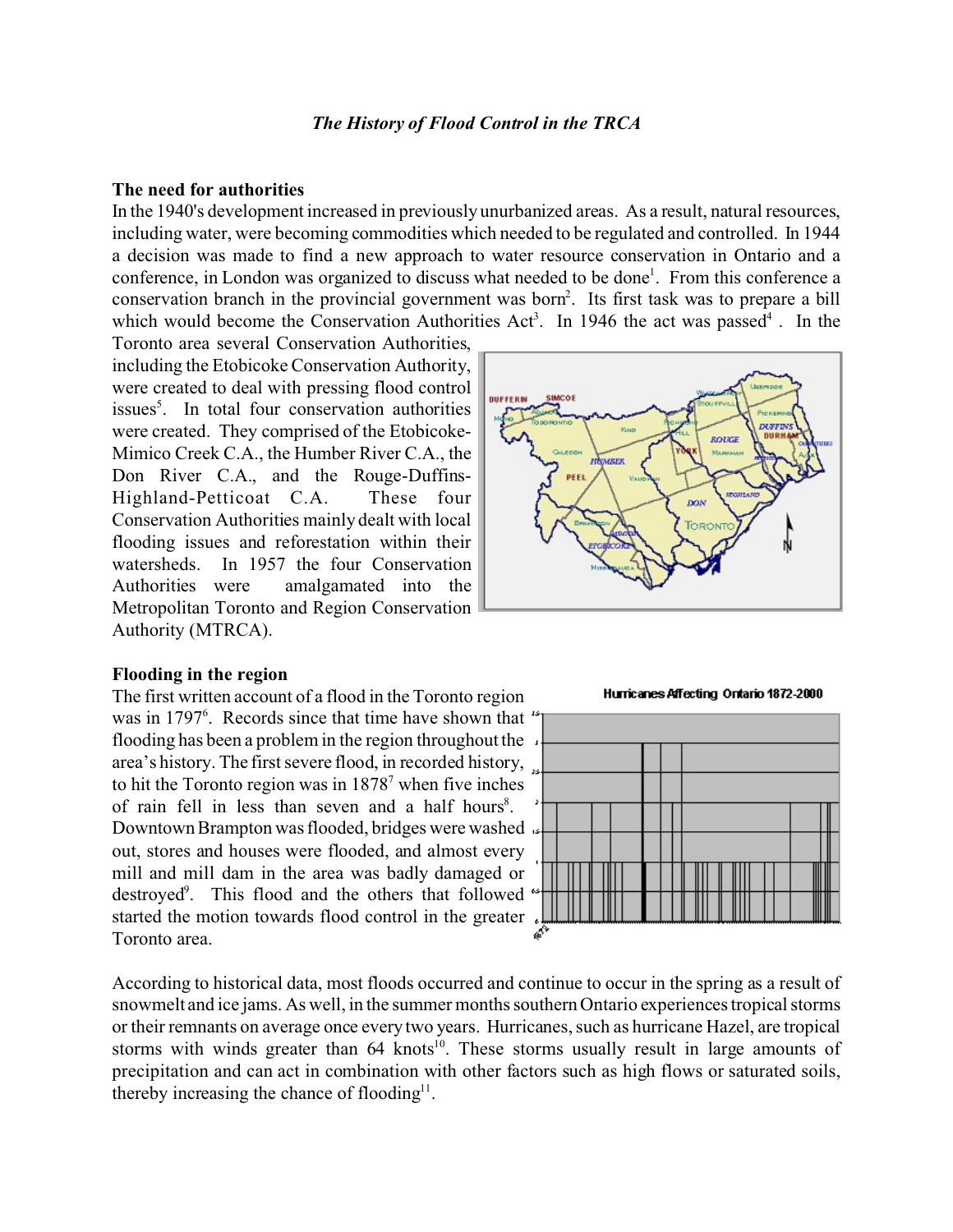# **Hazel**

On October 15th and 16th 1954, 210 millimetres of rain fell within a period of 12 hours<sup>12</sup>. Flooding was inevitable due to several factors which included steep slopes along rivers and little or no natural water storage capacity<sup>13 14</sup>. As well, previous rainfall had already saturated the soils thereby preventing any infiltration and thus funnelling most of the rain directly into watercourses<sup>15</sup>. An estimated 90% of the rainfall washed into the watercourses as runoff<sup>16</sup>. As a result "the flows in the Humber River were four times greater than previously recorded"<sup>17</sup>.



Hurricane Hazel was the most severe flood in the Toronto area in recorded history. In total, 81 lives were lost, thousands of people left homeless and the total economic losses undeterminable. Most of the bridges on the west side of Toronto were destroyed or badly damaged as were many on the Don river. Many roads, parks, public utilities, and even an entire street of houses were washed out. The tangible damages were astronomical reaching an estimated \$25 million in 1954 (\$169,500,000 in 2000 dollars).

# **Three stages in flood control**

Hurricane Hazel jump-started the MTRCA's flood control program. After Hazel, the Provincial government amended the Conservation Authorities Act to enable an Authority to acquire lands for recreation and conservation purposes. In 1959 The Plan for Flood Control and Water Conservation was finalized. Within this plan 15 large control dams were pinpointed to be built, as well as 4 major flood control channels and the initiation of an erosion control program $18$ . In addition, 7,200 acres were identified for acquisition at a cost of  $$11,600,000^{19}$ . . In 1960 the Lands Acquisition Program was implemented as the first stage in the flood control plan. The intent of this program was to transfer the liability of floodplain land from private hands to the Authorities and to acquire lands necessary for the construction of flood protection works.

The second stage which coincided with the first was the flood control works. The intent of this program was to construct as many structures as was necessary to control flooding. The works consisted of dams, reservoirs, channel improvements, and other infrastructure. These works at an estimated cost of \$22,500,000 in the 1959 plan were designed to control damage in flood prone areas $^{20}$ .

## **Pinpointed Projects**

Claireville Dam Ebenezer Dam Lower Bolton Dam Nashville Dam King Creek Dam Lower East Branch Dam Woodbridge Channel Weston Channel Snelgrove Dam Haviland Dam Finch Dam Westminster Dam Willowdale Upper "B" Dam York Mills Channel Milne Dam Audley Dam Green River Dam West Hill Dam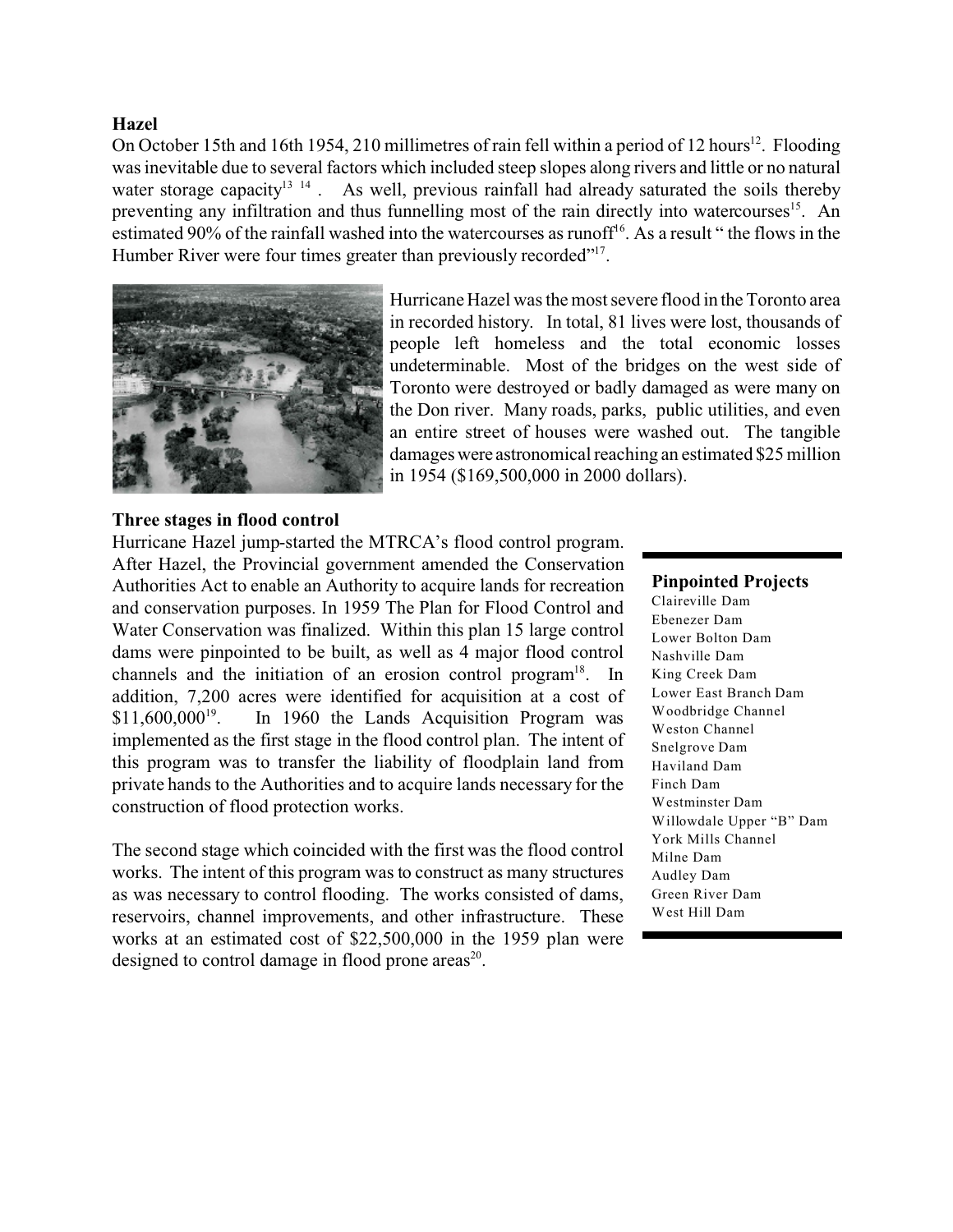In addition to the MTRCA initiatives, Provincially, an eleven year process to develop and implement a flood plain planning policy was initiated. Within this process the province began the development of flood plain regulations and the updating of the Conservation authorities act to allow for fill regulations. In essence, flood plain regulations were implemented to restrict future development and land use in flood hazard areas thereby reducing potential flood damage<sup>21</sup>. The implementation of new regulations was the third stage in the flood control plan.



## **Other flood control programs**

Two other major programs were implemented to enhance the flood control plan. These included the flood forecasting and warning programand the stormwater management program. The flood warning and forecasting program was designed to monitor watershed conditions including snow, precipitation, and flows, as well as to issue flood messages to municipalities when conditions warranted. The program also dictated the operation of flood control facilities. Gauging stations became operational and a rainfall observer network organized. These were designed to forecast and warn against potential flooding in the area. Operational practices were designed to deal with immediate conditions. With forecasting, warning and operational facilities steps could then be taken to minimize potential flood damage.

The stormwater management program was initiated in 1980, in recognitionof the impact urbanization had and will have on the hydrologic cycle. The impacts of urbanization related to flooding and erosion. The program evolved from 1980 to include water quality and temperature impacts, source control, and retrofitting of facilities which do not meet current design standards.





## **What we've accomplished**

Between 1959 and 1995 major flood control remedial works were carried out. Three of the originally pinpointed fifteen dams were constructed including Clairville dam in 1964, Milne dam and G. Ross Lord dam in 1973, plus two not previously identified, at Stouffville and in Black Creek at Sheppard. In addition, 12 major flood control channels and 2 major flood dykes have been implemented. In addition, over 280 erosion control works have been completed.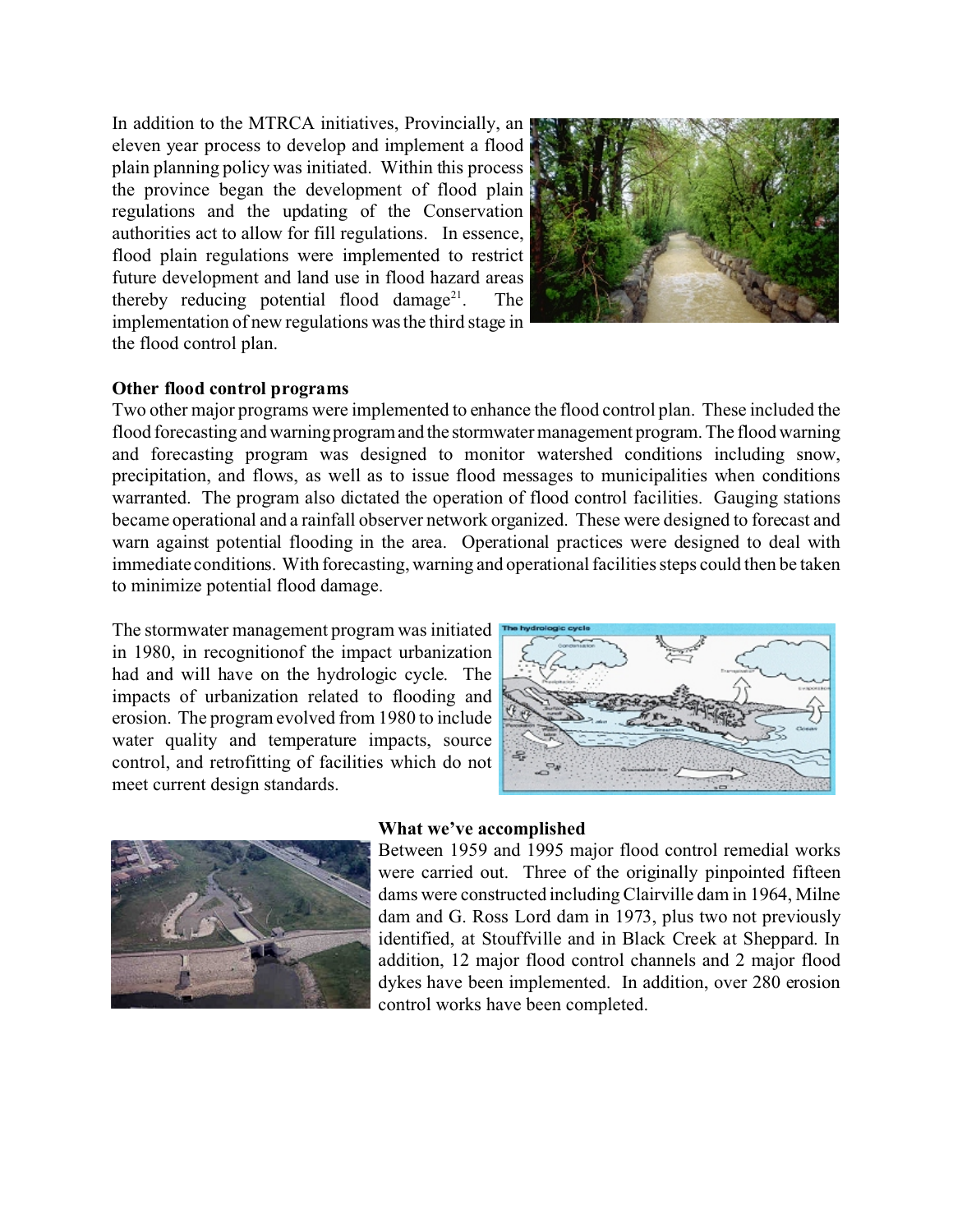#### **Lands Acquired By TRCA**

| Watershed                                              | <b>Lands Acquired</b> |         | <b>Hectares</b>    |
|--------------------------------------------------------|-----------------------|---------|--------------------|
|                                                        | During 1999           |         | <b>To Date</b>     |
| <b>Etobicoke Creek</b><br>Mimico Creek<br>Humber River |                       | 43      | 374<br>40<br>6.741 |
| Don River<br><b>Highland Creek</b>                     |                       | 3       | 917<br>395         |
| Rouge River<br><b>Duffins Creek</b>                    |                       | 7<br>69 | 1.113<br>2,316     |
| <b>Petticoat Creek</b><br><b>Carruthers Creek</b>      |                       |         | 134<br>25          |
| <b>Lake Ontario Waterfront</b>                         |                       | 8       | 1,322              |
| Total                                                  |                       | 130     | 13,377             |

In total 32,000 acres have been acquired through the land acquisition program. All of these lands were acquired for flood control purposes. A significant portion of these lands in Toronto have been turned over to the parks department and now provide for an integrated parks system. The greenspace along each watercourse not only provides social infrastructure but also an area for wildlife to flourish, in an ever populating area. The lands have become a wildlife corridor not only for permanent species but also for migratory species as well. What began as a flood control project has helped turned Toronto into a unique, green and beautiful city.

# **Where we are now**

At present, a new Water Management Plan is being developed as the next step in managing water as a natural resource. Although flood control is only one part in this plan it is vital in ensuring a healthy watershed environment. The Water Management Plan will aid in "protecting and enhancing water as a vital and integrating element of the watershed ecosystem"<sup>22</sup>.

## **In the future**

Today, the Conservation Authorities of Ontario own 340,000 acres serving a population of 9,000,000. The Toronto and Region Conservation Authority (TRCA) alone owns 32,000 acres and serves approximately one third of Ontario's population. With increased human stresses on watercourses and the sprawl of urbanization, flooding will continue to be a significant risk and our need to adapt our flood control policies and procedures will be great. Working together with provincial and federal governments, community representatives and non-government organizations, the TRCA will continue to take a lead role in flood control and water management.

## Endnotes

1. Richardson, A.H. 1974. Conservation by the people. The history of the conservation movement in Ontario to 1970. Toronto: University of Toronto Press.

2. Richardson, A.H. 1974. Conservation by the people. The history of the conservation movement in Ontario to 1970. Toronto: University of Toronto Press.

3. Richardson, A.H. 1974. Conservation by the people. The history of the conservation movement in Ontario to 1970. Toronto: University of Toronto Press.

4. Richardson, A.H. 1974. Conservation by the people. The history of the conservation movement in Ontario to 1970. Toronto: University of Toronto Press.

5. Richardson, A.H. 1974. Conservation by the people. The history of the conservation movement in Ontario to 1970. Toronto: University of Toronto Press.

6. MTRCA, 1959. Plan for flood control and water conservation. Woodridge Ontario.